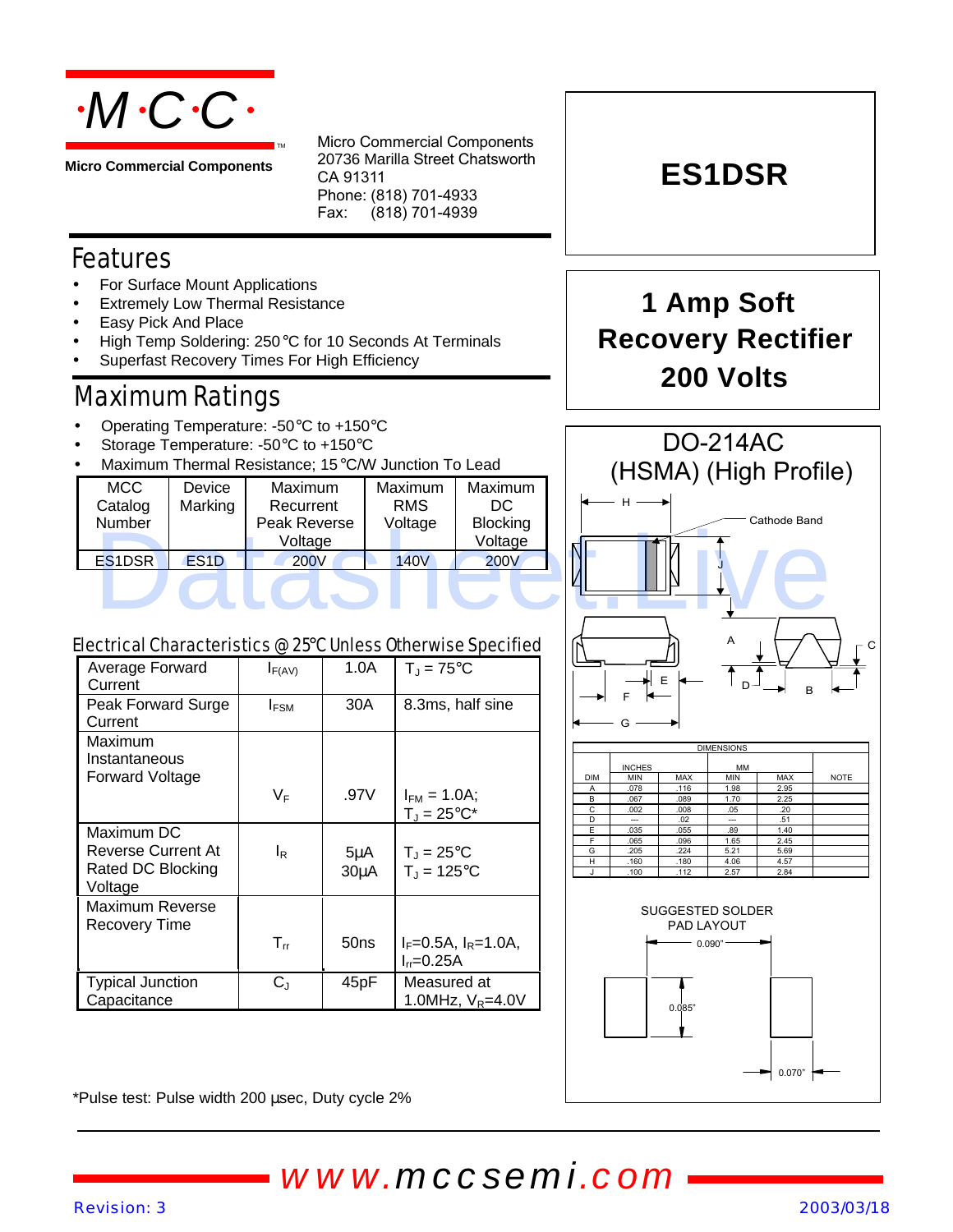### ES1DSR

Figure 1

### *MCC* TM

#### **Micro Commercial Components**



Instantaneous Forward Voltage - Volts



Average Forward Rectified Current - Amperes*versus* °C Ambient Temperature -°C





# *www.mccsemi.com*